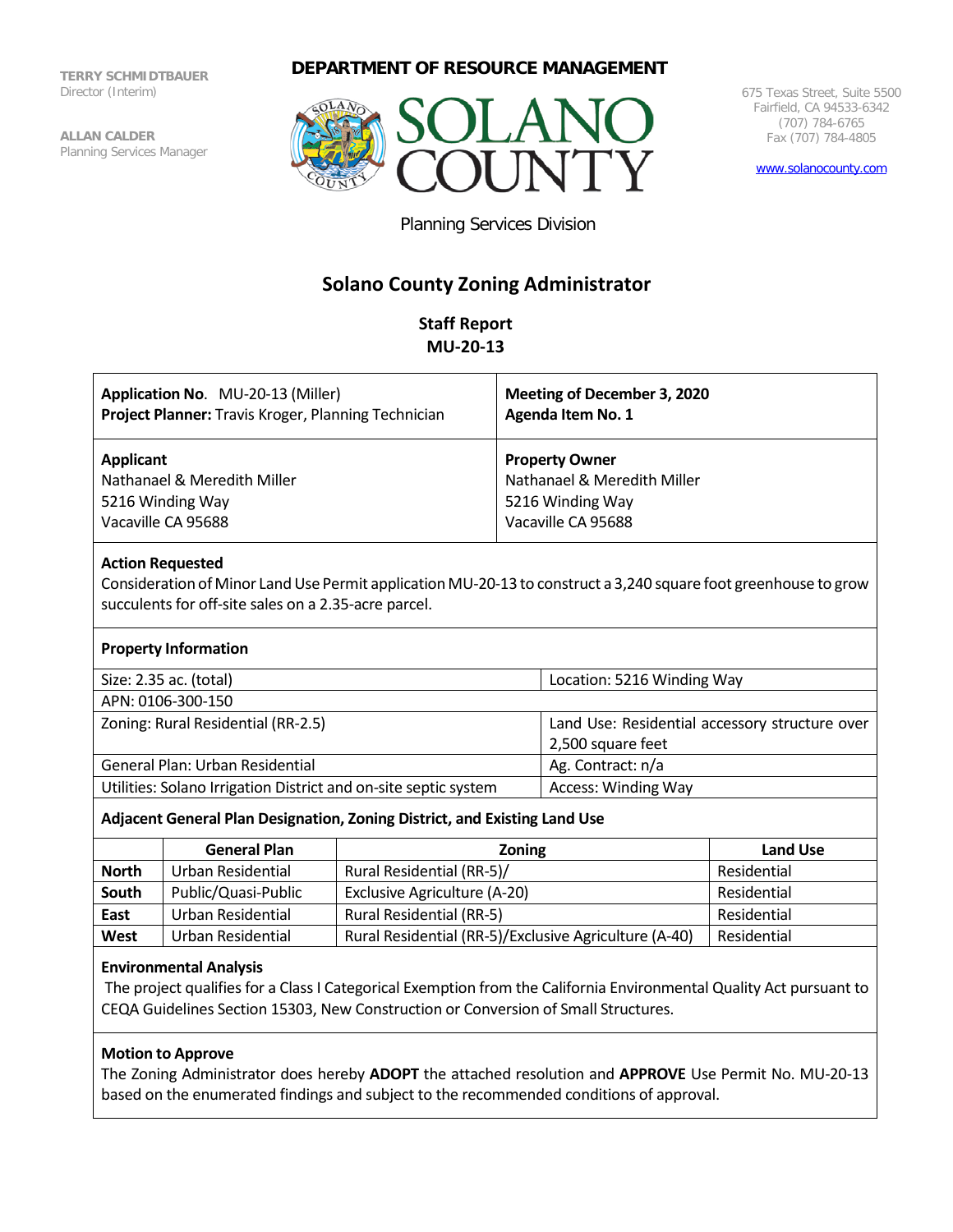## **BACKGROUND**

The existing development on this parcel consists of a 2,230 square foot residence permitted by Building Permit B-3080, a detached garage permitted by Building Permit B-4816, and a swimming pool. Per Major Subdivision S-77- 01, APN 0106-300-150 is a legal building site.

#### **SETTING**

The subject property consists of 2.35 acres of land, fronting on Winding Way in unincorporated Solano County. The surrounding parcels are developed with residential structures and an open area adjacent to a PG&E facility to the south.

## **PROJECT DESCRIPTION**

The applicant has applied for a Minor Land Use permit to construct a new 3,240 square foot residential accessory structure used to grow succulents for sales off-site.

No other changes to the site or land use are proposed.

#### **Neighborhood Compatibility**

An aerial survey shows that most surrounding parcels in the area are developed with existing accessory structures. Construction of the proposed structure will create little to no negative visual impact on the surrounding area.

#### **LAND USE CONSISTENCY**

The parcel is designated Urban Residential by the Solano County General Plan Land Use Diagram. As indicated on the General Plan land use consistency table (General Plan Table LU-7) only the Exclusive Agriculture zoning districts are consistent with this designation, but the proposed used is allowed by any of these districts, and relatively simple to remove or relocate in the future if necessary.

The subject site is zoned Rural Residential (RR-2.5). Within this district, accessory buildings over 2,500 square feet are allowed subject to Section 28.72.10(A) and (B)(1) of the Solano County Code. These general requirements address setbacks, utilities, and use of the structure. The structure will be set back at least 10 feet from the side and rear property lines. No electrical service or plumbing are proposed as part of this project, the primary dwelling will be served by a private well and on-site sewage disposal system.

#### **ENVIRONMENTAL ANALYSIS**

The project qualifies for a Class I Categorical Exemption from the California Environmental Quality Act pursuant to CEQA Guidelines Section 15303, New Construction or Conversion of Small Structures.

Aerial images show that the parcel is developed with a primary dwelling, detached garage and swimming pool.

## **RECOMMENDATION**

Staff recommends that the Zoning Administrator **ADOPT** the mandatory and suggested findings, and **APPROVE** Use Permit No. MU-20-13, subject to the recommended conditions of approval.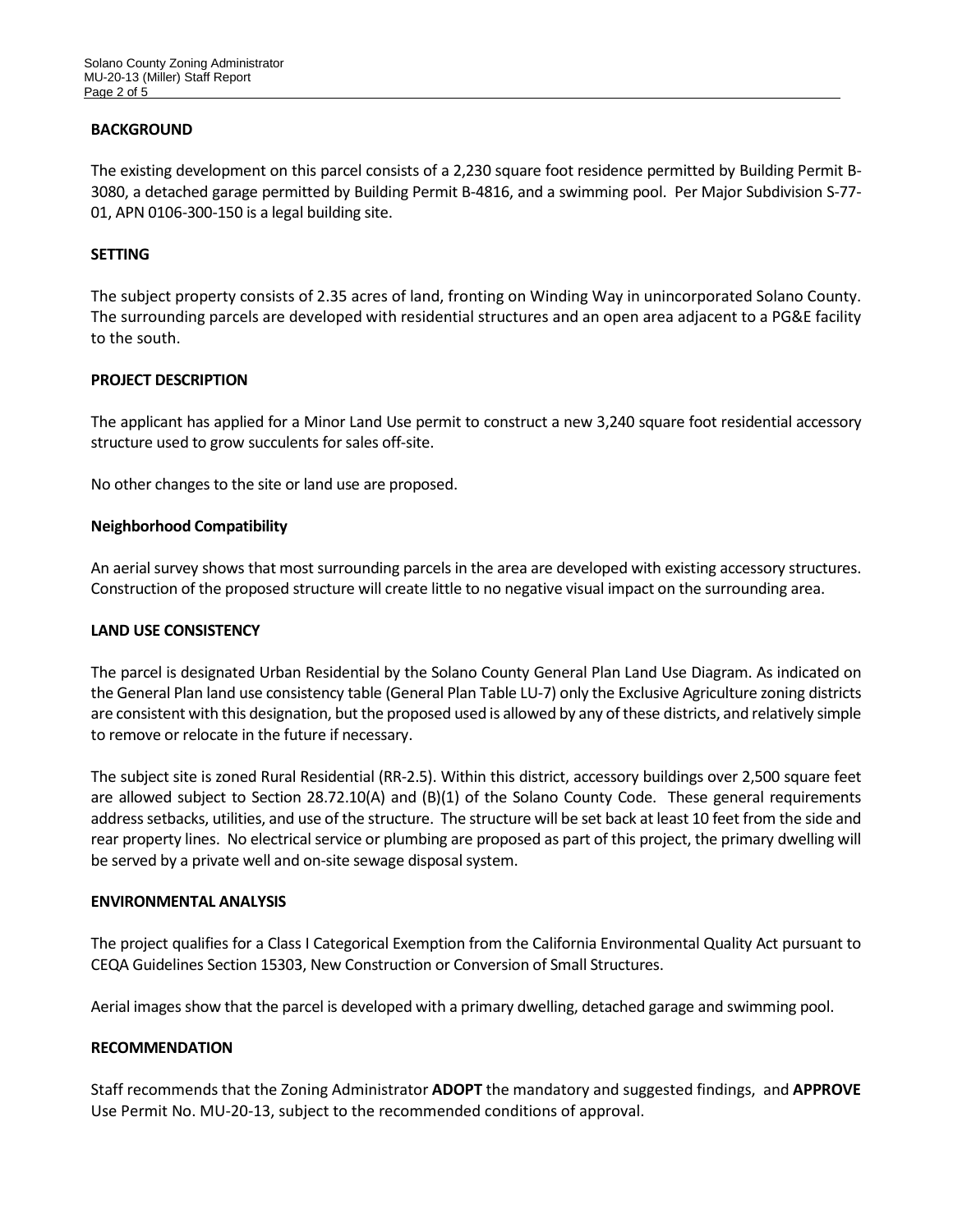#### **MINOR USE PERMIT MANDATORY FINDINGS**

**1. That the establishment, maintenance or operation of the use or building is in conformity to the General Plan for the County with regard to traffic circulation, population densities and distribution, and other aspects of the General Plan considered by the Zoning Administrator to be pertinent.**

This project is located within an area designated Urban Residential by the Solano County General Plan Land Use Diagram. The proposed use is a conditionally permitted use within the Rural Residential (RR-2.5) zoning district. Although only the Exclusive Agriculture zoning districts are consistent with the current General Plan designation, the development associated with this conditionally permitted use is allowed in both the Rural Residential and Exclusive Agriculture zoning districts.

**2. Adequate utilities, access roads, drainage and other necessary facilities have been or are being provided.**

The site is provided with water by Solano Irrigation District and sewer service by an on-site sewage disposal system. Access is proposed via encroachment off Winding Way.

**3. The subject use will not, under the circumstances of this particular case, constitute a nuisance or be detrimental to the health, safety, peace, morals, comfort or general welfare of persons residing or working in or passing through the neighborhood of such proposed use or be detrimental or injurious to property and improvements in the neighborhood or to the general welfare of the County.**

As conditioned, the proposed Residential Accessory Structure use will not constitute a nuisance to surrounding properties, nor will it be detrimental to the health, safety, or welfare of County residents.

#### **ADDITIONAL FINDINGS**

**4.** The project qualifies for a Class I Categorical Exemption from the California Environmental Quality Act pursuant to CEQA Guidelines Section 15303, New Construction or Conversion of Small Structures.

#### **CONDITIONS OF APPROVAL**

#### **General**

- 1. The above use shall be established in accord with the application materials and development plans as submitted with MU-20-13 filed July 9, 2020 and revised site plan submitted September 28, 2020 and as approved by the Solano County Zoning Administrator.
- 2. This structure will only be used for growing ornamental plants for hobby and/or off-site sales (specifically not to include Marijuana or Hemp, which are not proposed as part of this project). Any changes or expansions to this land use or construction of additional accessory structures may require a Minor Revision or Amendment to this Minor Use permit or approval of a new permit.
- 3. The property owner will maintain a current Solano County Business License for as long as this business remains in operation.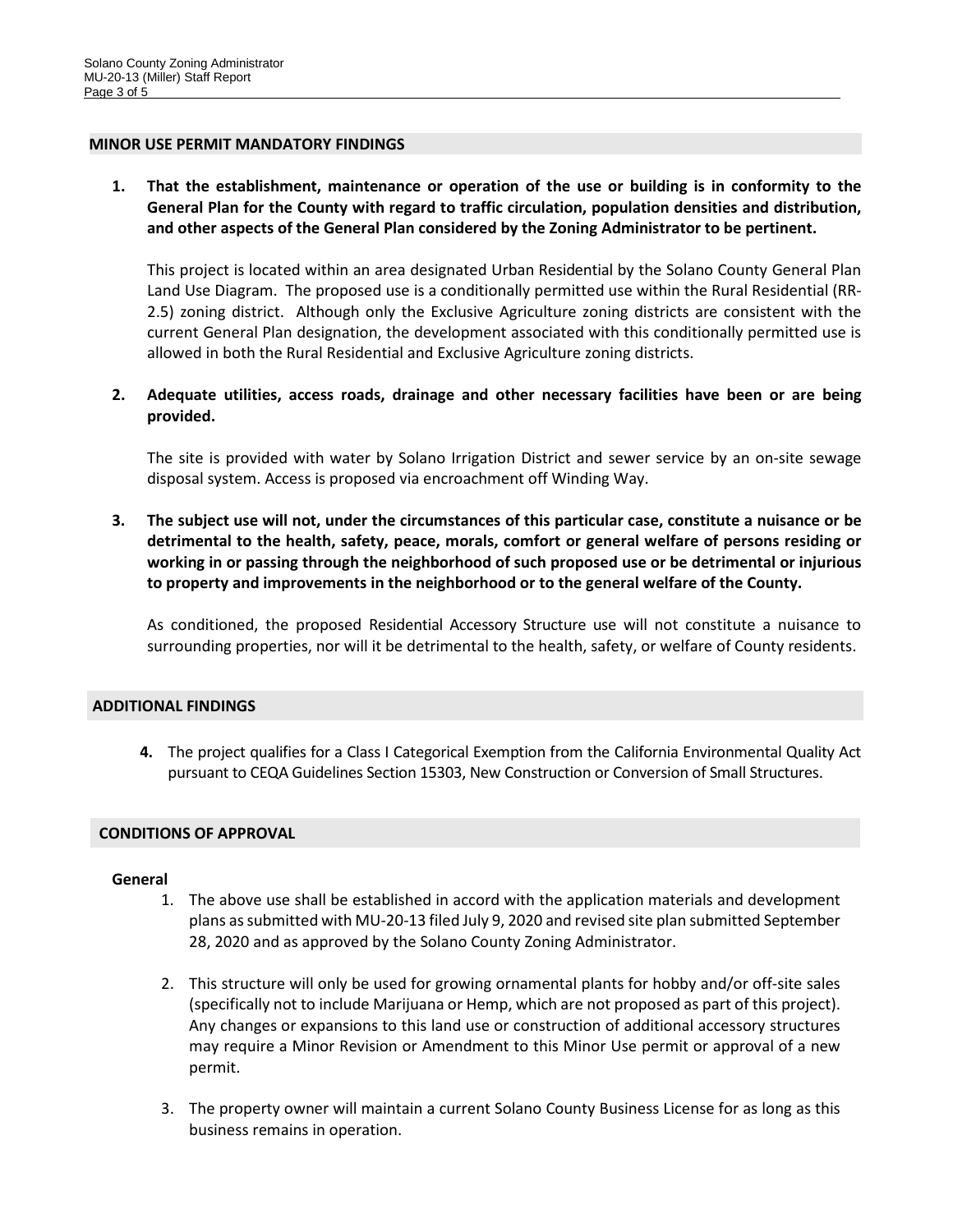## **Building and Safety Division**

- 4. While the following comments are not all inclusive, they will act as a guideline for the requirements for the construction of any buildings or structures on the site now and in the future. These comments are not required on the application plan for the Use Permit, but (4) sets of plans will be required to be submitted to reflect all of the requirements in the latest edition of the codes adopted by the State of California and Solano County at the time of a construction permit application. These requirements, as well as all other required code requirements, shall be reflected on all construction drawings submitted for permit through Solano County Building Division.
- 5. The Building and any site improvements shall be designed using the 2019 California Building Standards Codes including the mandatory measures found in the new 2019 California Green Building Code, Chapter(s) 1, 2, 3, 5, 6, 7, 8, and A5 for Voluntary Measures.
- 6. Prior to any construction or improvements taking place, a Building Permit Application shall first be submitted as per the 2019 California Building Code, or the most current edition of the code enforced at the time of building permit application. **"Any owner or authorized agent who intends to construct, enlarge, alter, repair, move, demolish, or change the occupancy of a building or structure, or to erect, install, enlarge, alter, repair, remove, convert or replace any electrical, gas, mechanical or plumbing system, the installation of which is regulated by this code, or to cause any such work to be done, shall first make application to the building official and obtain the required permit."**
- 7. Plans and Specifications shall meet the requirements as per Section 105 of the 2019 California Building Code. **"Construction documents, statement of special inspections and other data shall be submitted in one or more sets with each permit application. The construction documents shall be prepared by a registered design professional where required by the statutes of the jurisdiction in which the project is to be constructed. Where special conditions exist, the building official is authorized to require additional construction documents to be prepared by a registered design professional." Construction documents shall be of sufficient clarity to indicate the location, nature and extent of the work proposed and show in detail that it will conform to the provisions of this code and relevant laws, ordinances, rules and regulations, as determined by the building official."**
- 8. The fire district will reassess the site for fire life and safety requirements.

## **Dixon Fire District:**

9. The fire access road shown as shown on the site plan shall meet the requirements of the 2019 California Fire Code (CFC) with Solano County Adopted Amendments. Requirements stated in Section 503 and Appendix D.

a. **D102.1 Access and loading**. Facilities, buildings or portions of buildings hereafter constructed shall be accessible to fire department apparatus by way of an approved fire apparatus access road with an asphalt, concrete or other approved driving surface capable of supporting the imposed load of fire apparatus weighing up to 75,000 pounds.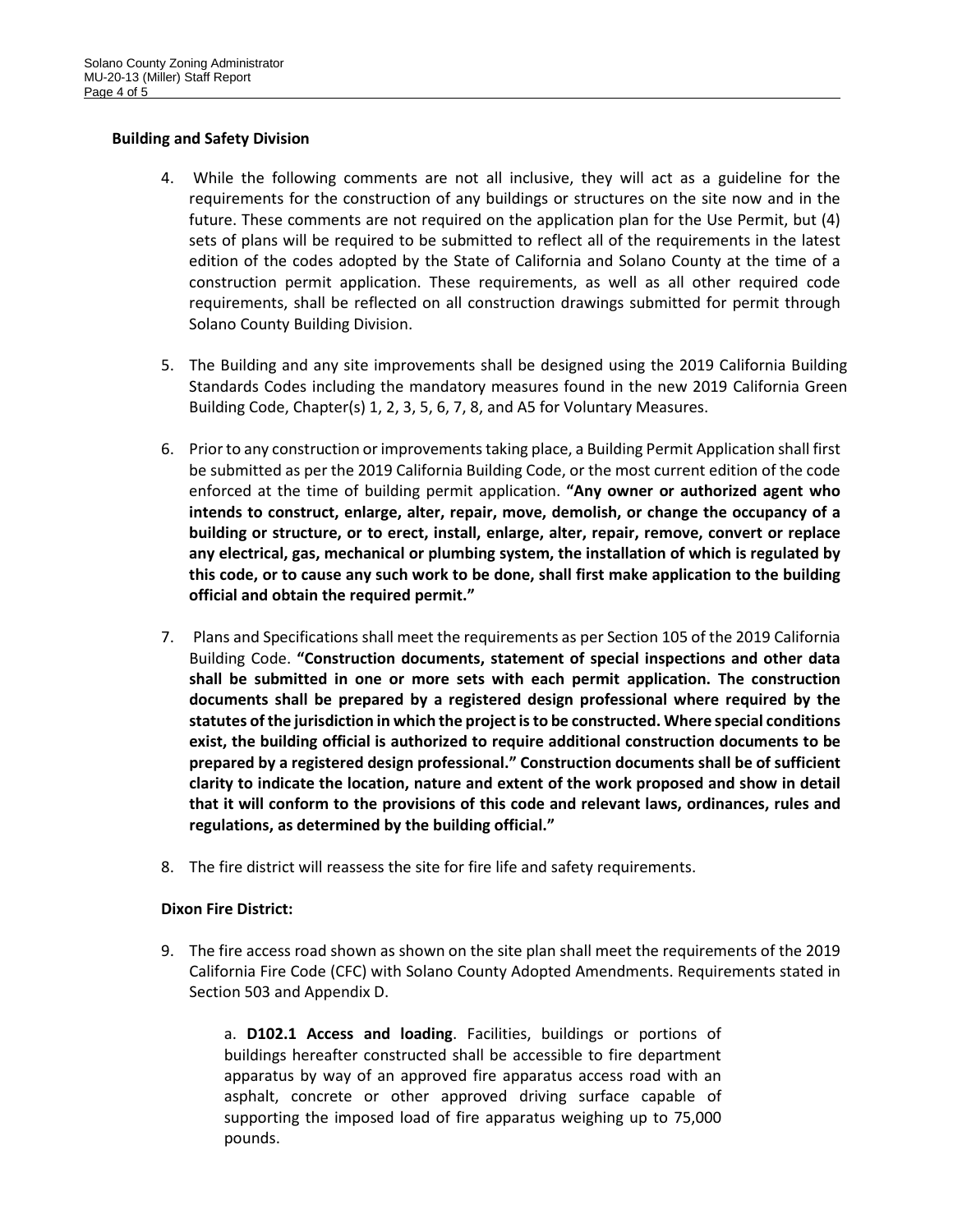b. **D103.3 and 503.2.4 Turning radius.** The turn radius is 28 feet inside diameter and 52 feet outside diameter.

c. **D105.4 Obstructions**. Overhead utility and power lines shall not be located over the aerial fire apparatus access road or between the aerial fire apparatus road and the building. Other obstructions shall be permitted to be placed with the approval of the fire code official.

d. **503.1.1 Buildings and facilities**. Approved fire apparatus access roads shall be provided for every facility, building or portion of a building hereafter constructed or moved into or within the jurisdiction. The fire apparatus access road shall comply with the requirements of this section and shall extend to within 150 feet of all portions of the facility and all portions of the exterior walls of the first story of the building as measured by an approved route around the exterior of the building or facility.

## **Public Works Division**

- 10. Applicant shall apply for, secure and abide by the conditions of a grading permit for any grading on the property including, but not limited to, building site preparation, private access improvements, parking areas and walkways, as well as any onsite grading exceeding a total of 5,000 square feet.
- 11. Applicant shall apply for, secure and abide by the conditions of an encroachment permit for any work within the public right-of-way. Driveways must be maintained in such a manner as to prevent soil, rocks, and debris from tracking onto public roads.

## **Environmental Health Division**

12. No conditions.

#### **Permit Term**

**13.** As provided for in Section 28.106.N of the County Code, the Department of Resource Management shall verify ongoing compliance with the terms and conditions of this permit through a program of periodic renewals occurring at five (5) year intervals from the date of granting this permit. The cost associated with the periodic reviews shall be charged at that time.

## **Attachments**

A – Draft Resolution B – Assessor's Parcel Map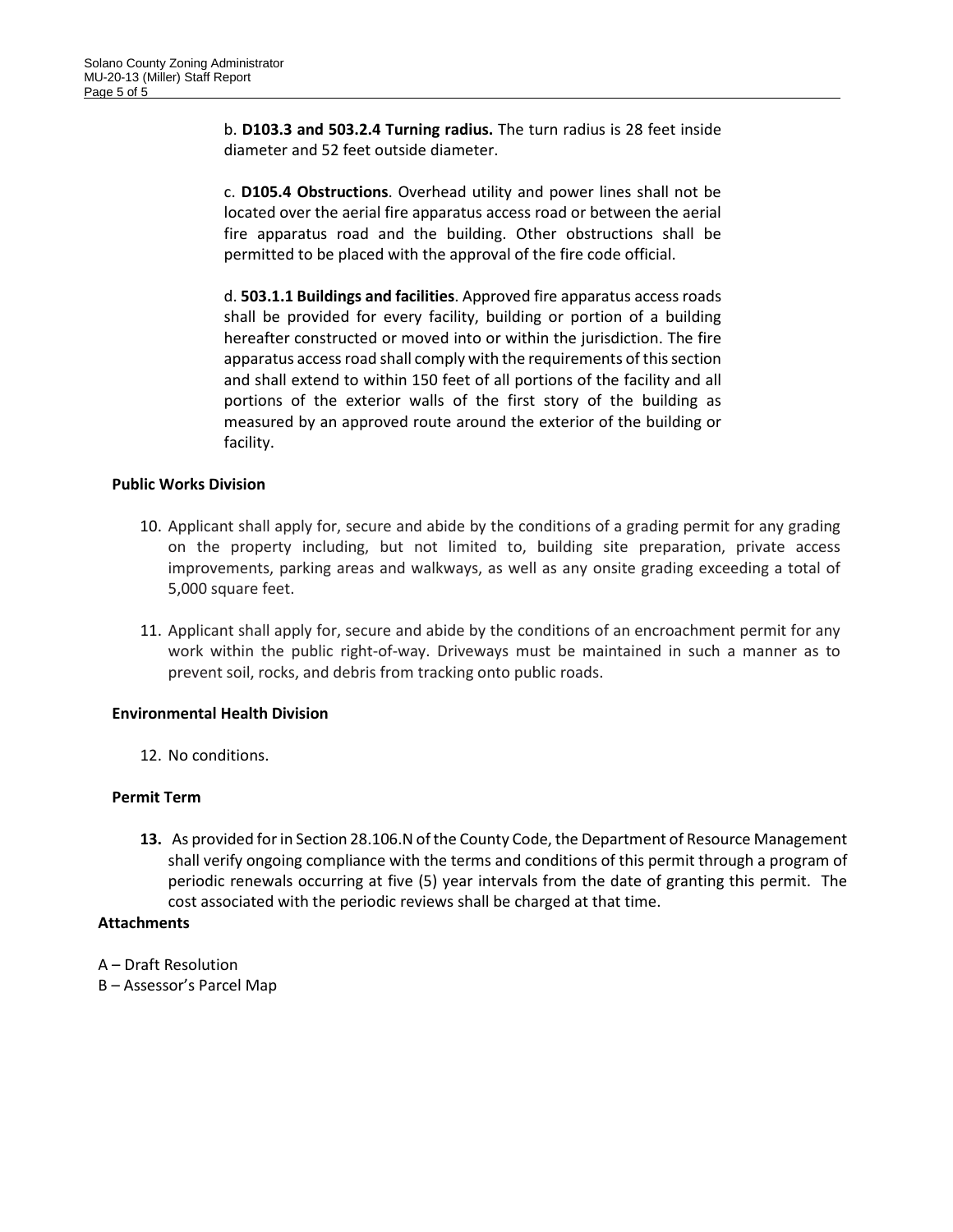# **SOLANO COUNTY ZONING ADMINISTRATOR RESOLUTION NO. 20-XX**

**WHEREAS**, the Solano County Zoning Administrator has considered Minor Use Permit Application MU-20-13 (**Miller**) to construct a 3,240 square foot greenhouse to produce succulents for online sale located at 5216 Winding Way, 0.2 miles west of the City of Vacaville in the Rural Residential (RR-2.5) zoning district, APN 0106-300-150 and;

**WHEREAS**, said Zoning Administrator has reviewed the report of the Department of Resource Management and heard testimony relative to the subject application at the duly noticed public hearing held on December 3, 2020, and;

**WHEREAS**, after due consideration, the Zoning Administrator has made the following findings in regard to said proposal:

**1. That the establishment, maintenance or operation of the use or building is in conformity to the General Plan for the County with regard to traffic circulation, population densities and distribution, and other aspects of the General Plan considered by the Zoning Administrator to be pertinent.**

This project is located within an area designated Urban Residential by the Solano County General Plan Land Use Diagram. The proposed use is a conditionally permitted use within the Rural Residential (RR-2.5) zoning district. Although only the Exclusive Agriculture zoning districts are consistent with the current General Plan designation, the development associated with this conditionally permitted use is allowed in both the Rural Residential and Exclusive Agriculture zoning districts.

**2. Adequate utilities, access roads, drainage and other necessary facilities have been or are being provided.**

The site is provided with water by Solano Irrigation District and sewer service by an on-site sewage disposal system. Access is proposed via encroachment off Winding Way.

**3. The subject use will not, under the circumstances of this particular case, constitute a nuisance or be detrimental to the health, safety, peace, morals, comfort or general welfare of persons residing or working in or passing through the neighborhood of such proposed use or be detrimental or injurious to property and improvements in the neighborhood or to the general welfare of the County.**

As conditioned, the proposed Residential Accessory Structure use will not constitute a nuisance to surrounding properties, nor will it be detrimental to the health, safety, or welfare of County residents.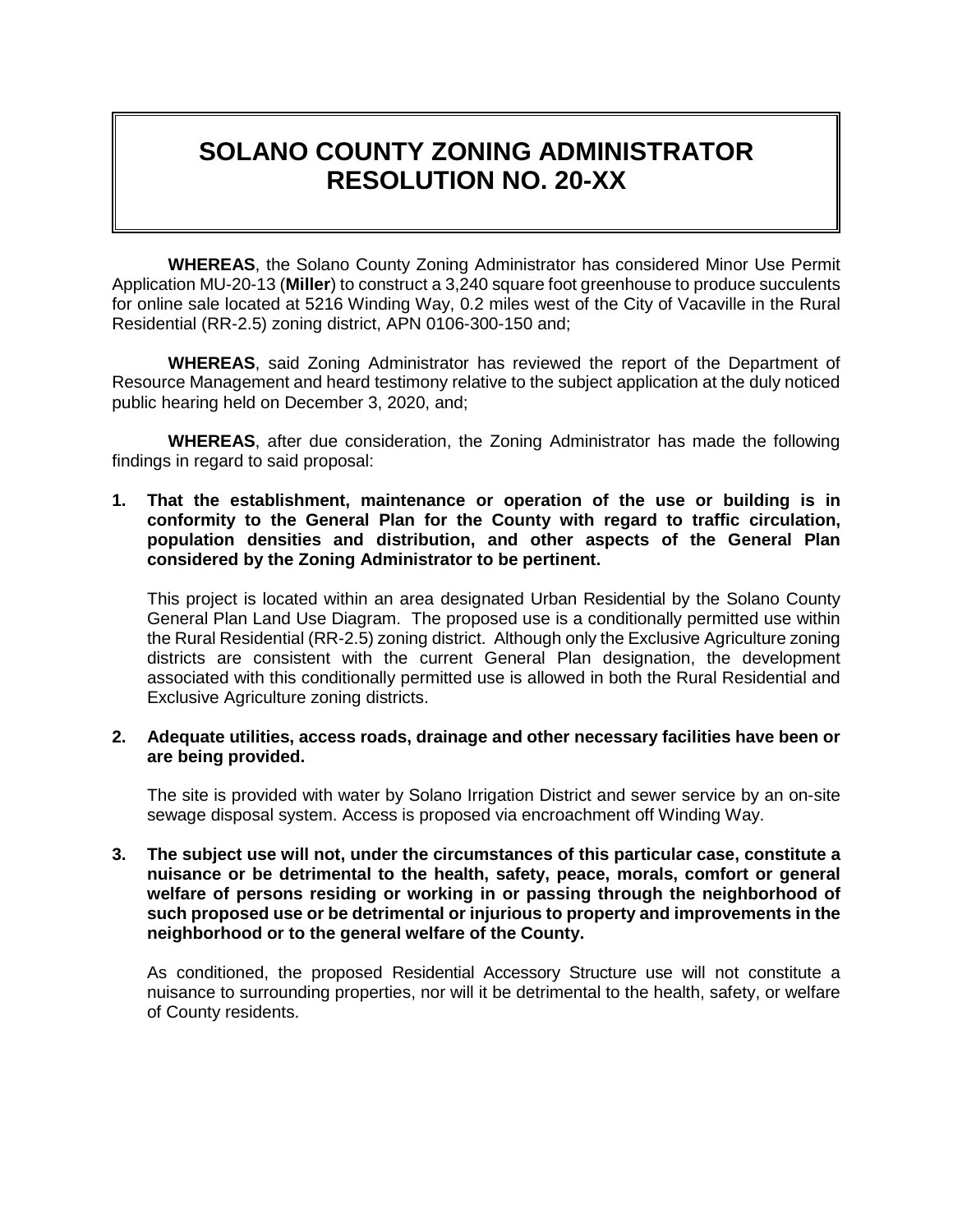**BE IT THEREFORE RESOLVED,** that the Zoning Administrator has approved MU-20-13 subject to the following recommended conditions of approval:

# **See Attachment A**

\* \* \* \* \* \* \* \* \* \* \* \* \* \* \* \* \* \* \* \* \* \* \* \* \* \* \* \*

I hereby certify that the foregoing resolution was adopted at the regular meeting of the Solano County Zoning Administrator on December 3, 2020.

Allan M. Calder, Planning Manager Resource Management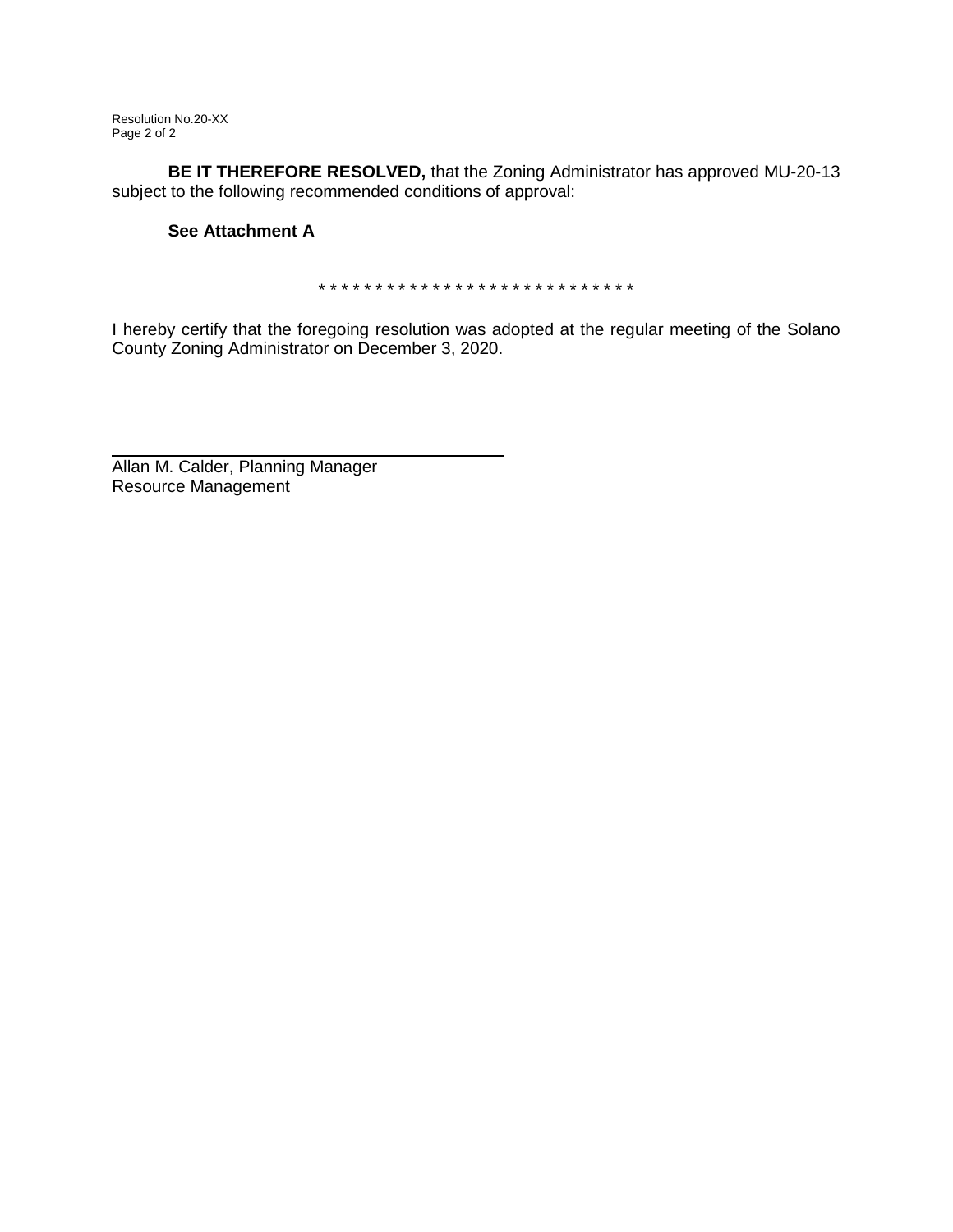## **General**

- 1. The above use shall be established in accord with the application materials and development plans as submitted with MU-20-13 filed July 9, 2020 and revised site plan submitted September 28, 2020 and as approved by the Solano County Zoning Administrator.
- 2. This structure will only be used for growing ornamental plants for hobby and/or off-site sales (specifically not to include Marijuana or Hemp, which are not proposed as part of this project). Any changes or expansions to this land use or construction of additional accessory structures may require a Minor Revision or Amendment to this Minor Use permit or approval of a new permit.
- 3. The property owner will maintain a current Solano County Business License for as long as this business remains in operation.

# **Building and Safety Division**

- 4. While the following comments are not all inclusive, they will act as a guideline for the requirements for the construction of any buildings or structures on the site now and in the future. These comments are not required on the application plan for the Use Permit, but (4) sets of plans will be required to be submitted to reflect all of the requirements in the latest edition of the codes adopted by the State of California and Solano County at the time of a construction permit application. These requirements, as well as all other required code requirements, shall be reflected on all construction drawings submitted for permit through Solano County Building Division.
- 5. The Building and any site improvements shall be designed using the 2019 California Building Standards Codes including the mandatory measures found in the new 2019 California Green Building Code, Chapter(s) 1, 2, 3, 5, 6, 7, 8, and A5 for Voluntary Measures.
- 6. Prior to any construction or improvements taking place, a Building Permit Application shall first be submitted as per the 2019 California Building Code, or the most current edition of the code enforced at the time of building permit application. **"Any owner or authorized agent who intends to construct, enlarge, alter, repair, move, demolish, or change the occupancy of a building or structure, or to erect, install, enlarge, alter, repair, remove, convert or replace any electrical, gas, mechanical or plumbing system, the installation of which is regulated by this code, or to cause any such work to be done, shall first make application to the building official and obtain the required permit."**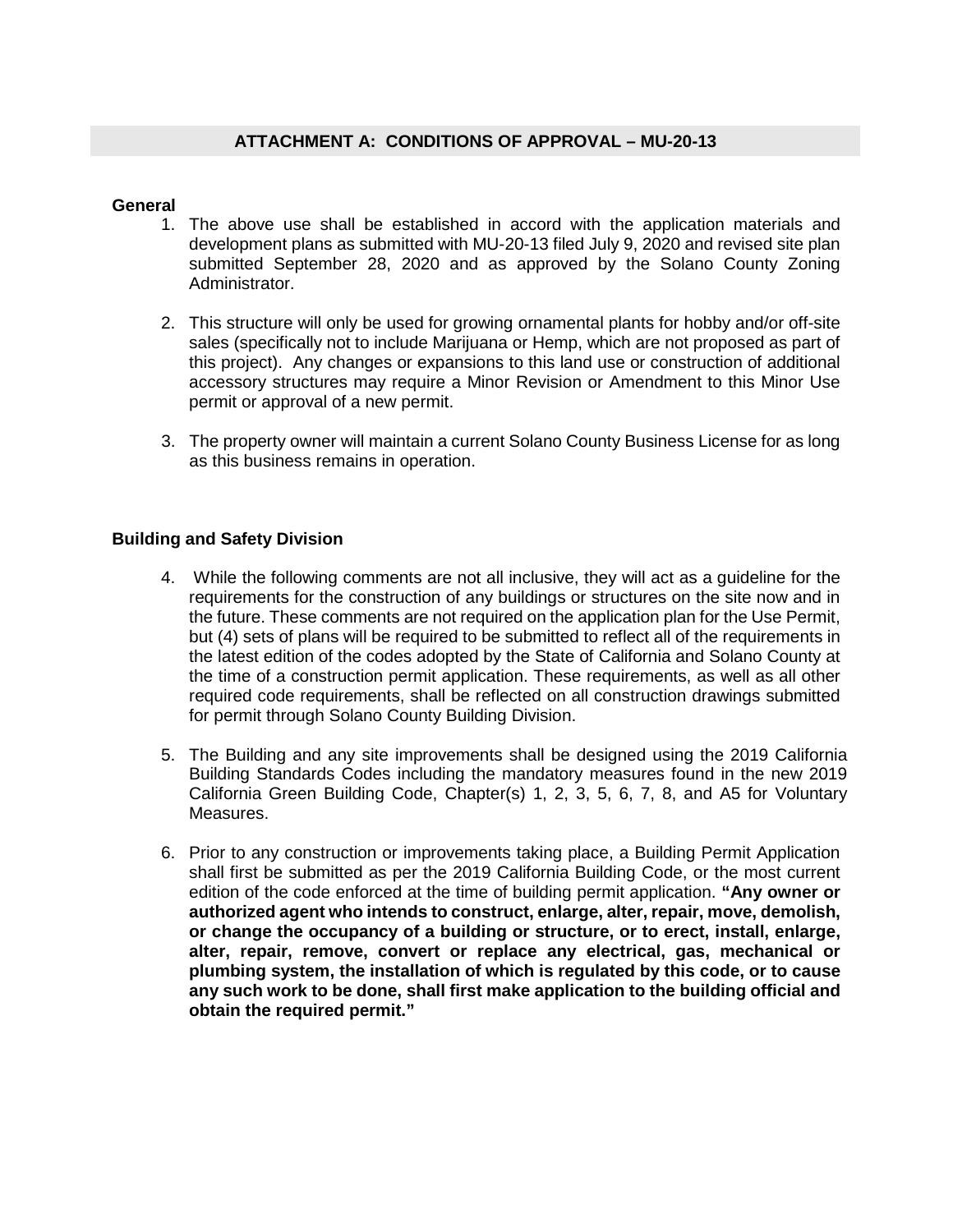- 7. Plans and Specifications shall meet the requirements as per Section 105 of the 2019 California Building Code. **"Construction documents, statement of special inspections and other data shall be submitted in one or more sets with each permit application. The construction documents shall be prepared by a registered design professional where required by the statutes of the jurisdiction in which the project is to be constructed. Where special conditions exist, the building official is authorized to require additional construction documents to be prepared by a registered design professional." Construction documents shall be of sufficient clarity to indicate the location, nature and extent of the work proposed and show in detail that it will conform to the provisions of this code and relevant laws, ordinances, rules and regulations, as determined by the building official."**
- 8. The fire district will reassess the site for fire life and safety requirements.

## **Dixon Fire District:**

- 9. The fire access road shown as shown on the site plan shall meet the requirements of the 2019 California Fire Code (CFC) with Solano County Adopted Amendments. Requirements stated in Section 503 and Appendix D.
	- a. **D102.1 Access and loading**. Facilities, buildings or portions of buildings hereafter constructed shall be accessible to fire department apparatus by way of an approved fire apparatus access road with an asphalt, concrete or other approved driving surface capable of supporting the imposed load of fire apparatus weighing up to 75,000 pounds.
	- b. **D103.3 and 503.2.4 Turning radius.** The turn radius is 28 feet inside diameter and 52 feet outside diameter.
	- c. **D105.4 Obstructions**. Overhead utility and power lines shall not be located over the aerial fire apparatus access road or between the aerial fire apparatus road and the building. Other obstructions shall be permitted to be placed with the approval of the fire code official.
	- d. **503.1.1 Buildings and facilities**. Approved fire apparatus access roads shall be provided for every facility, building or portion of a building hereafter constructed or moved into or within the jurisdiction. The fire apparatus access road shall comply with the requirements of this section and shall extend to within 150 feet of all portions of the facility and all portions of the exterior walls of the first story of the building as measured by an approved route around the exterior of the building or facility.

## **Public Works Division**

10. Applicant shall apply for, secure and abide by the conditions of a grading permit for any grading on the property including, but not limited to, building site preparation, private access improvements, parking areas and walkways, as well as any onsite grading exceeding a total of 5,000 square feet.